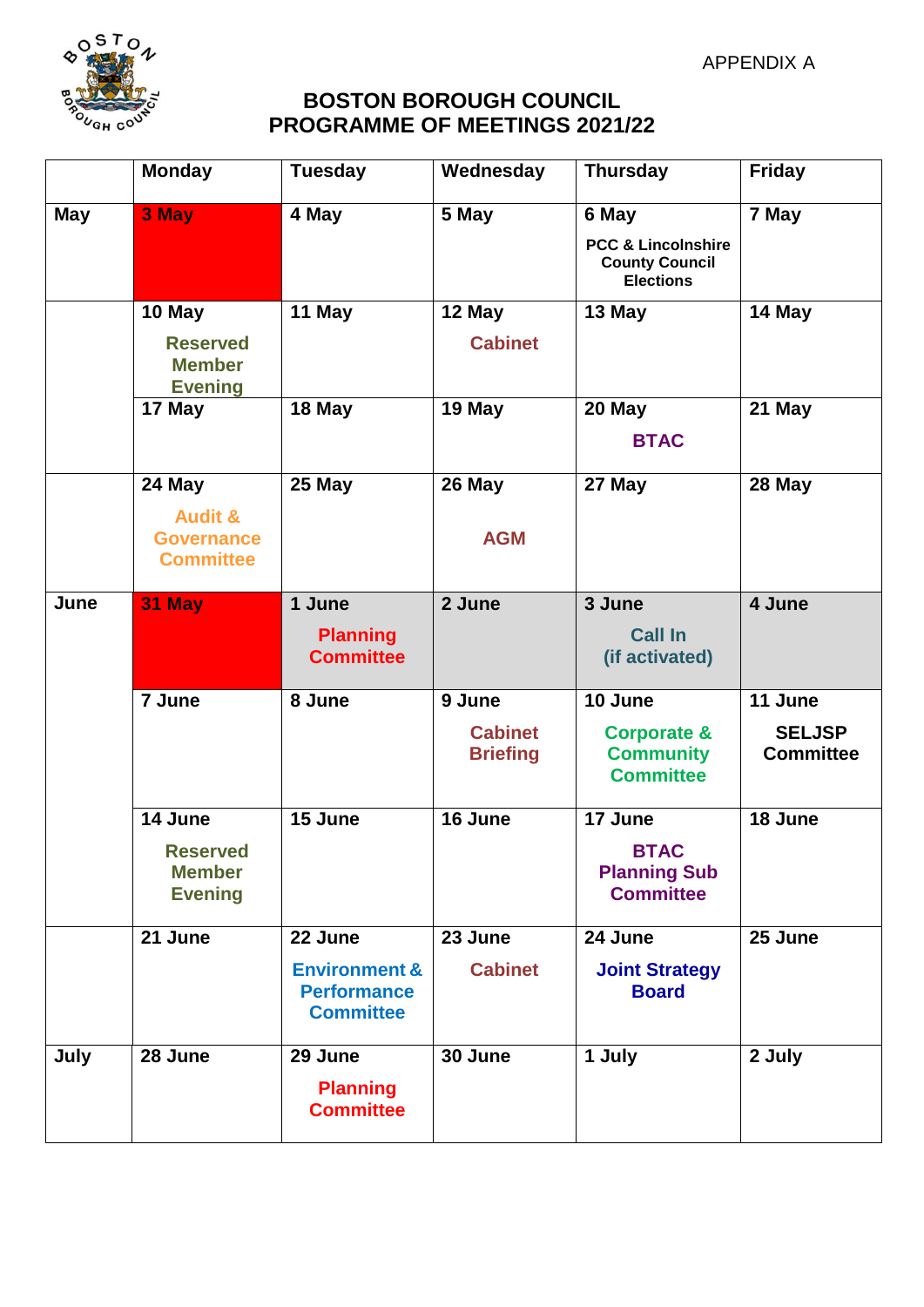|               | 5 July                                                                          | 6 July                                                                                        | 7 July                                      | 8 July                                                         | 9 July                            |
|---------------|---------------------------------------------------------------------------------|-----------------------------------------------------------------------------------------------|---------------------------------------------|----------------------------------------------------------------|-----------------------------------|
|               |                                                                                 |                                                                                               | <b>Informal</b><br><b>Cabinet</b>           |                                                                |                                   |
|               | 12 July                                                                         | 13 July                                                                                       | 14 July                                     | 15 July                                                        | 16 July                           |
|               | <b>Council</b>                                                                  |                                                                                               |                                             | <b>Call In</b><br>(if activated)                               |                                   |
|               | 19 July                                                                         | 20 July                                                                                       | 21 July                                     | 22 July                                                        | 23 July                           |
|               | <b>Reserved</b><br><b>Member</b><br><b>Evening</b>                              |                                                                                               |                                             | <b>Corporate &amp;</b><br><b>Community</b><br><b>Committee</b> |                                   |
|               | 26 July                                                                         | 27 July<br><b>Planning</b><br><b>Committee</b>                                                | 28 July                                     | 29 July                                                        | 30 July                           |
| <b>August</b> | 2 Aug                                                                           | 3 Aug                                                                                         | 4 Aug                                       | 5 Aug                                                          | 6 Aug                             |
|               |                                                                                 |                                                                                               |                                             | <b>BTAC</b>                                                    |                                   |
|               | 9 Aug                                                                           | 10 Aug<br><b>Licensing/</b><br><b>Regulatory &amp;</b><br><b>Appeals</b><br><b>Committees</b> | 11 Aug                                      | 12 Aug                                                         | 13 Aug                            |
|               | 16 Aug<br><b>Reserved</b><br><b>Member</b><br><b>Evening</b>                    | 17 Aug                                                                                        | 18 Aug                                      | 19 Aug                                                         | 20 Aug                            |
|               | 23 Aug                                                                          | 24 Aug<br><b>Planning</b><br><b>Committee</b>                                                 | 25 Aug<br><b>Cabinet</b><br><b>Briefing</b> | 26 Aug                                                         | 27 Aug                            |
| <b>Sept</b>   | <b>30 Aug</b>                                                                   | 31 August                                                                                     | 1 Sept                                      | 2 Sept                                                         | 3 Sept                            |
|               | <b>6 Sept</b>                                                                   | 7 Sept                                                                                        | 8 Sept                                      | 9 Sept                                                         | 10 Sept                           |
|               |                                                                                 | <b>Environment &amp;</b><br><b>Performance</b><br><b>Committee</b>                            | <b>Cabinet</b><br>(Quarterly<br>monitoring) |                                                                | <b>Steering Group</b><br>(SELJSP) |
|               | 13 Sept                                                                         | 14 Sept                                                                                       | 15 Sept                                     | 16 Sept                                                        | 17 Sept                           |
|               | <b>Audit &amp;</b><br><b>Governance</b><br><b>Committee</b><br>(final accounts) |                                                                                               |                                             | <b>Corporate &amp;</b><br><b>Community</b><br><b>Committee</b> |                                   |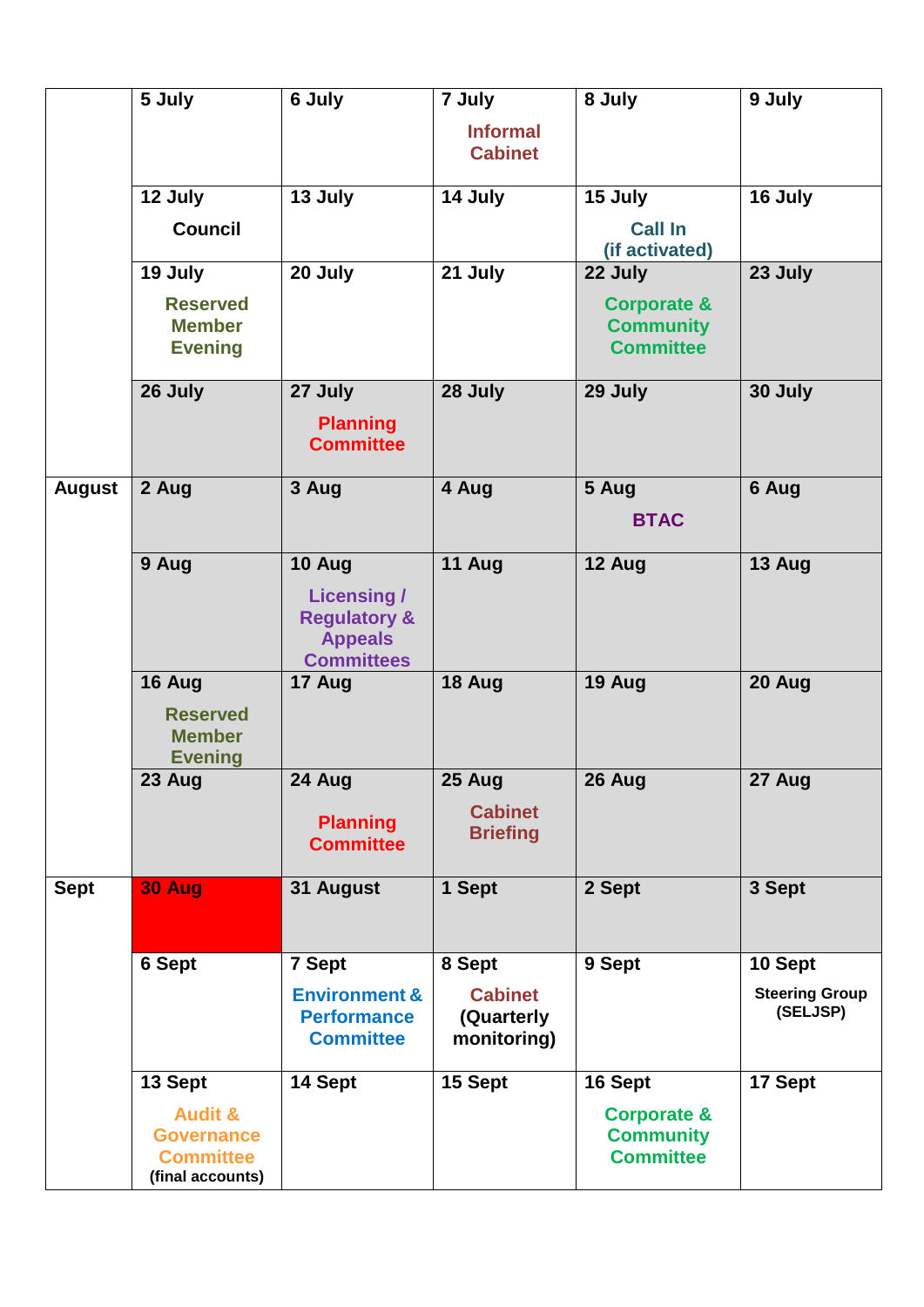|            | 20 Sept                                                     | 21 Sept                                                                              | 22 Sept                           | 23 Sept                                                        | 24 Sept       |
|------------|-------------------------------------------------------------|--------------------------------------------------------------------------------------|-----------------------------------|----------------------------------------------------------------|---------------|
|            | <b>Reserved</b><br><b>Member</b><br><b>Evening</b>          | <b>Planning</b><br><b>Committee</b>                                                  | <b>Informal</b><br><b>Cabinet</b> |                                                                |               |
| Oct        | 27 Sept                                                     | 28 Sept                                                                              | 29 Sept                           | 30 Sept                                                        | 1 Oct         |
|            | <b>Council</b>                                              |                                                                                      | <b>Cabinet</b><br><b>Briefing</b> | <b>Call In</b><br>(if activated)                               |               |
|            |                                                             |                                                                                      |                                   | <b>Joint Strategy</b><br><b>Board</b>                          |               |
|            | 4 Oct                                                       | 5 Oct                                                                                | 6 Oct                             | 7 Oct                                                          | 8 Oct         |
|            |                                                             |                                                                                      |                                   | <b>BTAC</b>                                                    |               |
|            | <b>11 Oct</b>                                               | <b>12 Oct</b>                                                                        | <b>13 Oct</b>                     | <b>14 Oct</b>                                                  | <b>15 Oct</b> |
|            | <b>18 Oct</b>                                               | <b>19 Oct</b>                                                                        | <b>20 Oct</b>                     | <b>21 Oct</b>                                                  | <b>22 Oct</b> |
|            | <b>Reserved</b><br><b>Member</b><br><b>Evening</b>          | <b>Planning</b><br><b>Committee</b>                                                  | <b>Cabinet</b>                    |                                                                |               |
|            | <b>25 Oct</b>                                               | <b>26 Oct</b>                                                                        | <b>27 Oct</b>                     | <b>28 Oct</b>                                                  | <b>29 Oct</b> |
|            |                                                             | <b>Environment &amp;</b><br><b>Performance</b><br><b>Committee</b>                   |                                   |                                                                |               |
| <b>Nov</b> | 1 Nov                                                       | 2 Nov                                                                                | 3 Nov                             | 4 Nov                                                          | 5 Nov         |
|            |                                                             |                                                                                      | <b>Informal</b><br><b>Cabinet</b> | <b>Corporate &amp;</b><br><b>Community</b><br><b>Committee</b> |               |
|            | 8 Nov                                                       | 9 Nov                                                                                | 10 Nov                            | 11 Nov                                                         | 12 Nov        |
|            | <b>Audit &amp;</b><br><b>Governance</b><br><b>Committee</b> | <b>Licensing /</b><br><b>Regulatory &amp;</b><br><b>Appeals</b><br><b>Committees</b> |                                   | <b>Call In</b><br>(if activated)                               |               |
|            | 15 Nov                                                      | 16 Nov                                                                               | 17 Nov                            | 18 Nov                                                         | 19 Nov        |
|            |                                                             | <b>Planning</b><br><b>Committee</b>                                                  |                                   |                                                                |               |
|            | 22 Nov                                                      | 23 Nov                                                                               | 24 Nov                            | 25 Nov                                                         | 26 Nov        |
|            | <b>Council</b>                                              |                                                                                      | <b>Cabinet</b><br><b>Briefing</b> |                                                                |               |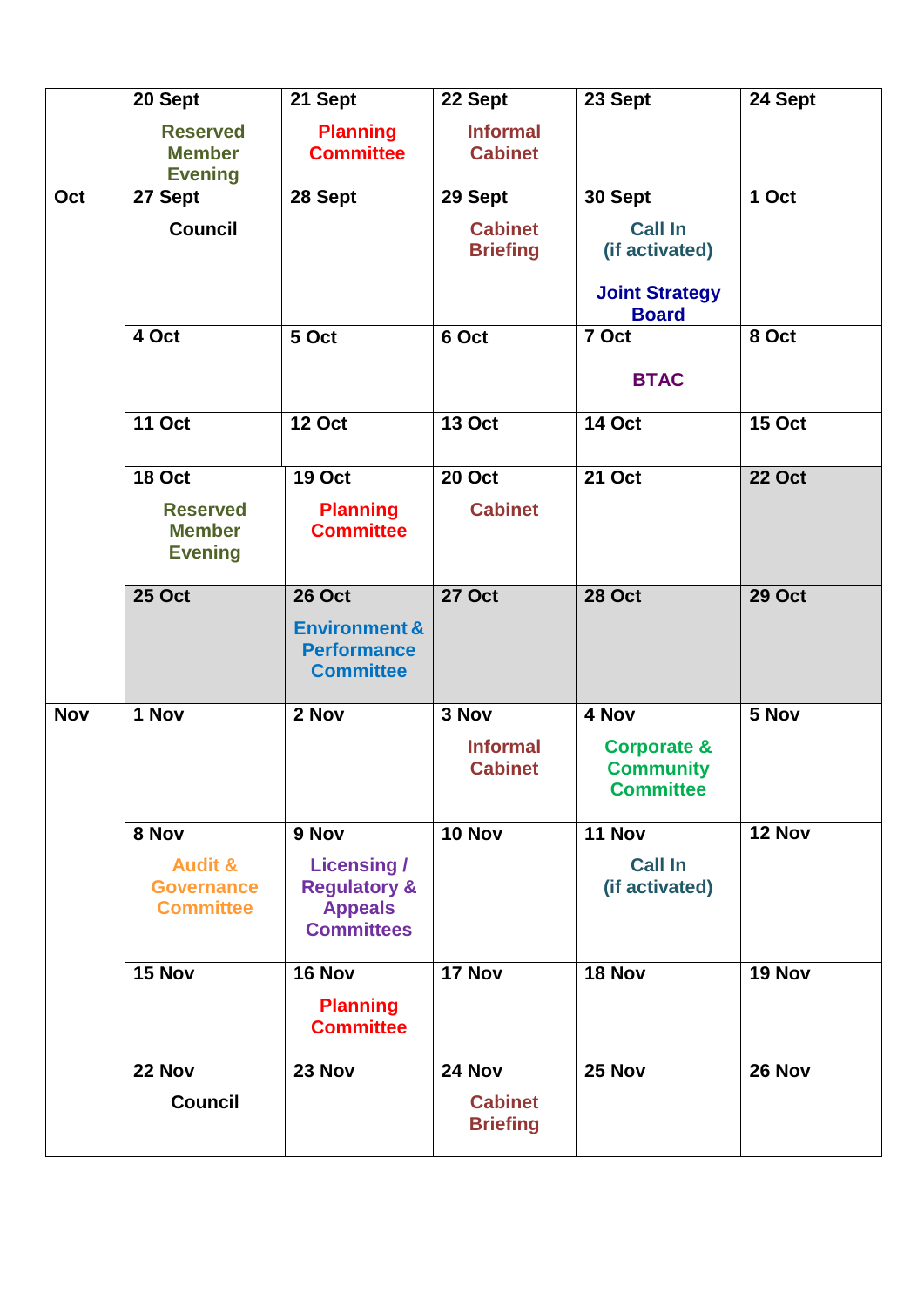| <b>Dec</b>  | 29 Nov                                                                | 30 Nov                                                             | 1 Dec                                         | 2 Dec                                                          | 3 Dec                             |
|-------------|-----------------------------------------------------------------------|--------------------------------------------------------------------|-----------------------------------------------|----------------------------------------------------------------|-----------------------------------|
|             | <b>Reserved</b><br><b>Member</b><br><b>Evening</b>                    |                                                                    |                                               | <b>BTAC</b>                                                    | <b>SELJSP</b><br><b>Committee</b> |
|             | 6 Dec                                                                 | 7 Dec                                                              | 8 Dec                                         | 9 Dec                                                          | 10 Dec                            |
|             |                                                                       | <b>Environment &amp;</b><br><b>Performance</b><br><b>Committee</b> | <b>Cabinet</b><br>(Quarterly<br>monitoring)   | <b>Joint Strategy</b><br><b>Board</b>                          |                                   |
|             | 13 Dec                                                                | 14 Dec                                                             | 15 Dec                                        | 16 Dec                                                         | 17 Dec                            |
|             |                                                                       | <b>Planning</b><br><b>Committee</b>                                | <b>Informal</b><br><b>Cabinet</b>             |                                                                |                                   |
|             | 20 Dec<br><b>Reserved</b><br><b>Member</b><br><b>Evening</b>          | 21 Dec                                                             | 22 Dec                                        | 23 Dec                                                         | 24 Dec                            |
|             | 27 Dec                                                                | 28 Dec                                                             | 29 Dec                                        | 30 Dec                                                         | 31 Dec                            |
| Jan<br>2022 | 3 Jan                                                                 | 4 Jan                                                              | 5 Jan<br><b>Cabinet</b><br><b>Briefing</b>    | 6 Jan<br><b>Call In</b><br>(if activated)                      | 7 Jan                             |
|             | 10 Jan                                                                | 11 Jan                                                             | 12 Jan                                        | 13 Jan                                                         | 14 Jan                            |
|             |                                                                       | <b>Planning</b><br><b>Committee</b>                                |                                               | <b>Corporate &amp;</b><br><b>Community</b><br><b>Committee</b> |                                   |
|             | 17 Jan                                                                | 18 Jan                                                             | 19 Jan                                        | 20 Jan                                                         | 21 Jan                            |
|             | <b>Council</b>                                                        |                                                                    | <b>Cabinet</b>                                |                                                                |                                   |
|             | 24 Jan<br><b>Audit &amp;</b><br><b>Governance</b><br><b>Committee</b> | 25 Jan                                                             | 26 Jan                                        | 27 Jan                                                         | 28 Jan                            |
| Feb         | 31 Jan                                                                | 1 Feb                                                              | 2 Feb                                         | 3 Feb                                                          | 4 Feb                             |
|             | <b>Reserved</b><br><b>Member</b><br><b>Evening</b>                    | <b>Environment &amp;</b><br><b>Performance</b><br><b>Committee</b> | <b>Informal</b><br><b>Cabinet</b>             | <b>BTAC</b>                                                    |                                   |
|             | 7 Feb                                                                 | 8 Feb                                                              | 9 Feb                                         | 10 Feb                                                         | 11 Feb                            |
|             |                                                                       | <b>Planning</b><br><b>Committee</b>                                | <b>Cabinet</b><br><b>Briefing</b><br>(Budget) | <b>Call In</b><br>(if activated)                               |                                   |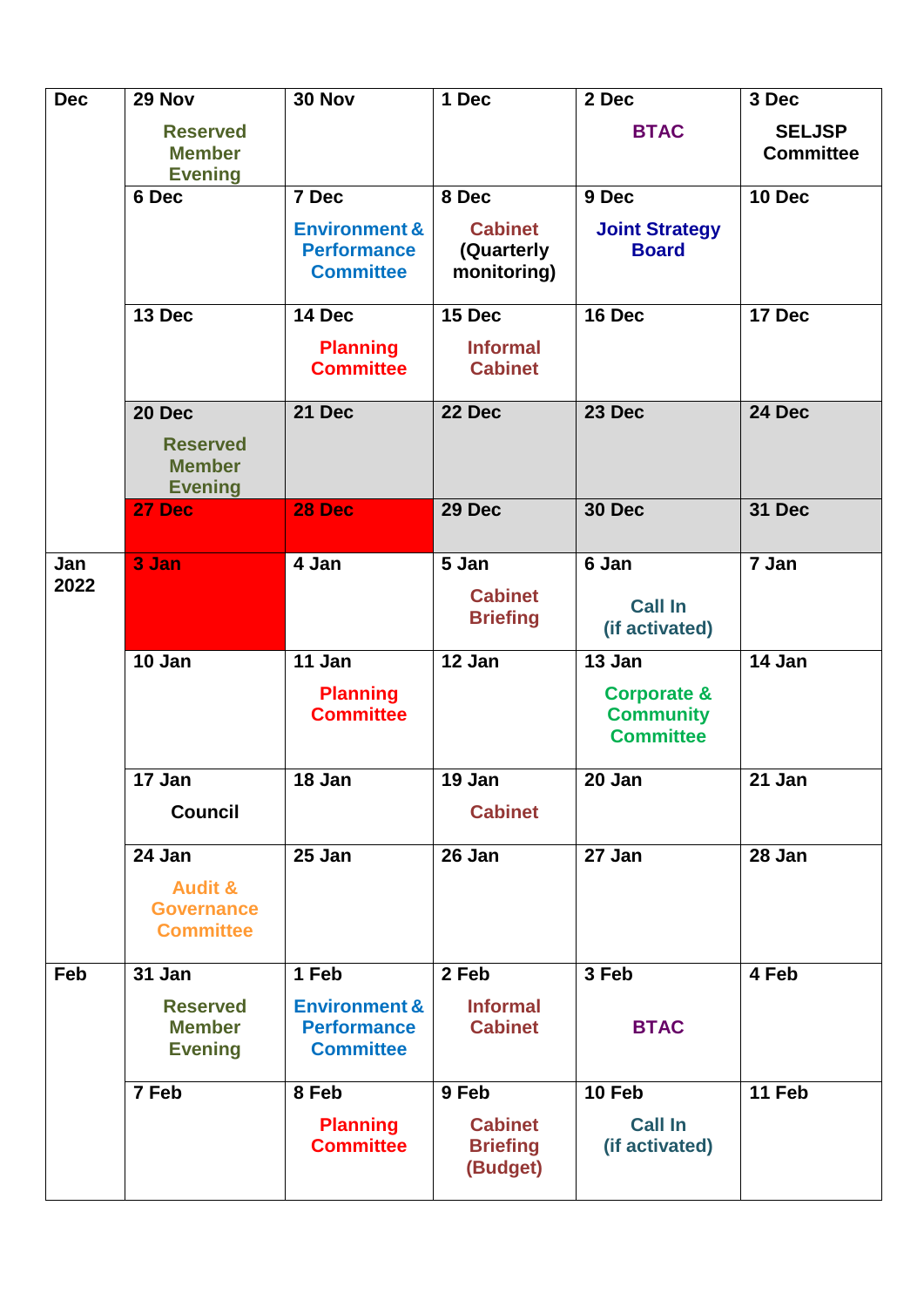|              | 14 Feb                                                                  | 15 Feb                                                                                           | 16 Feb                                                  | 17 Feb<br><b>Corporate &amp;</b><br><b>Community</b><br><b>Committee</b>  | 18 Feb                                        |
|--------------|-------------------------------------------------------------------------|--------------------------------------------------------------------------------------------------|---------------------------------------------------------|---------------------------------------------------------------------------|-----------------------------------------------|
|              | 21 Feb<br><b>Reserved</b>                                               | 22 Feb                                                                                           | 23 Feb<br><b>Cabinet</b>                                | 24 Feb                                                                    | 25 Feb                                        |
|              | <b>Member</b><br><b>Evening</b>                                         |                                                                                                  | (Budget)                                                |                                                                           |                                               |
| <b>March</b> | 28 Feb<br><b>Council</b><br>(Budget setting)                            | 1 March                                                                                          | 2 March<br><b>Informal</b><br><b>Cabinet</b>            | 3 March                                                                   | 4 March                                       |
|              | 7 March                                                                 | 8 March<br><b>Planning</b><br><b>Committee</b>                                                   | 9 March                                                 | 10 March                                                                  | 11 March<br><b>Steering Group</b><br>(SELJSP) |
|              | 14 March<br><b>Reserved</b><br><b>Member</b><br><b>Evening</b>          | 15 March<br><b>Licensing /</b><br><b>Regulatory &amp;</b><br><b>Appeals</b><br><b>Committees</b> | 16 March<br><b>Cabinet</b><br><b>Briefing</b>           | 17 March<br><b>Call In</b><br>(if activated)                              | 18 March                                      |
|              | 21 March                                                                | 22 March<br><b>Environment &amp;</b><br><b>Performance</b><br><b>Committee</b>                   | 23 March                                                | 24 March<br><b>BTAC</b>                                                   | 25 March                                      |
| <b>April</b> | 28 March<br><b>Audit &amp;</b><br><b>Governance</b><br><b>Committee</b> | 29 March                                                                                         | 30 March<br><b>Cabinet</b><br>(Quarterly<br>monitoring) | 31 March<br><b>Joint Strategy</b><br><b>Board</b>                         | 1 April                                       |
|              | 4 April                                                                 | 5 April<br><b>Planning</b><br><b>Committee</b>                                                   | 6 April                                                 | 7 April<br><b>Corporate &amp;</b><br><b>Community</b><br><b>Committee</b> | 8 April                                       |
|              | 11 April<br><b>Council</b>                                              | 12 April                                                                                         | 13 April<br><b>Informal</b><br><b>Cabinet</b>           | 14 April                                                                  | <b>15 April</b>                               |
|              | 18 April                                                                | 19 April                                                                                         | 20 April<br><b>Cabinet</b><br><b>Briefing</b>           | 21 April<br><b>Call In</b><br>(if activated)                              | 22 April                                      |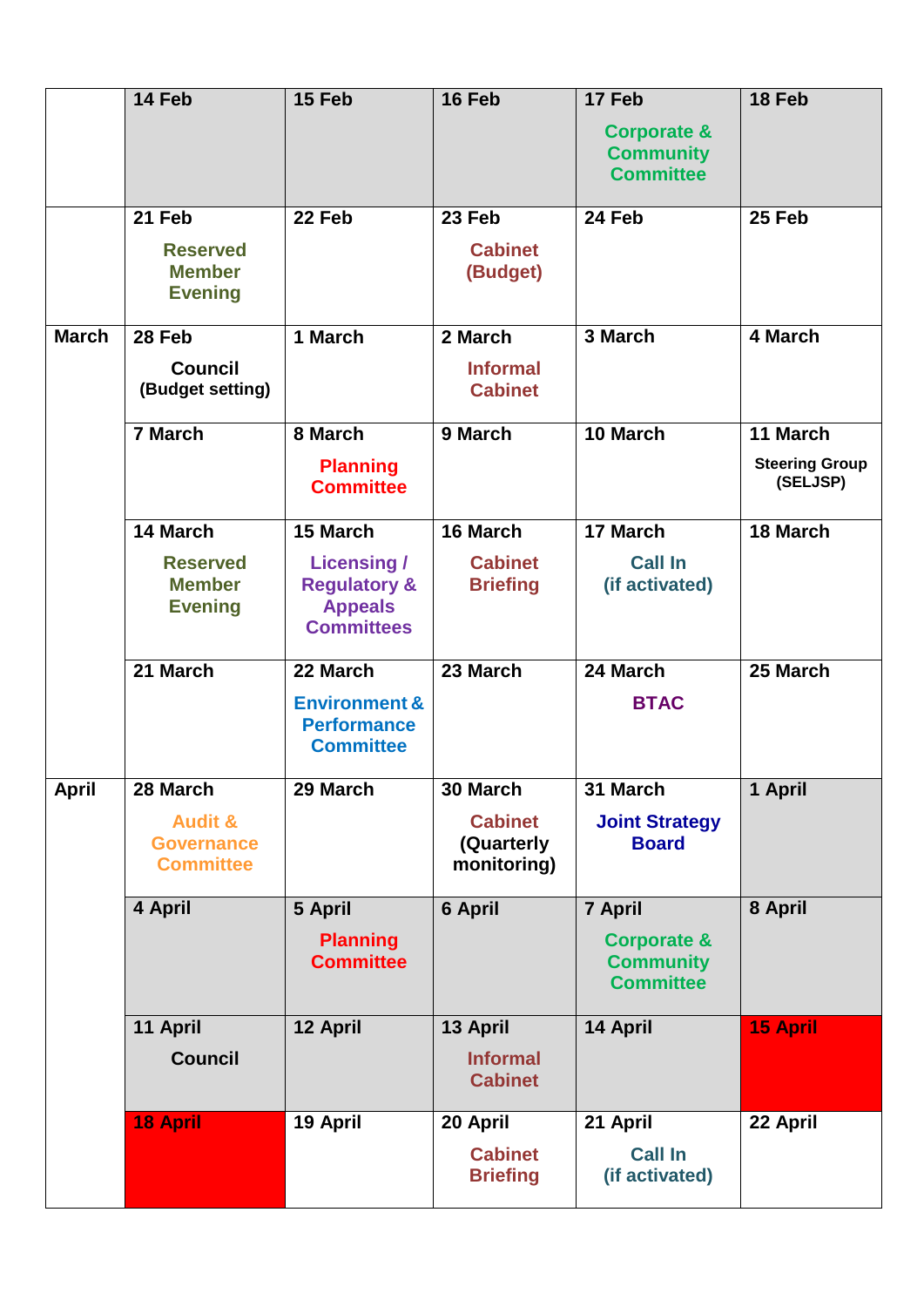|     | 25 April<br><b>Reserved</b><br><b>Member</b><br><b>Evening</b>                                   | 26 April                                                                     | 27 April                                    | 28 April                                                                 | 29 April |
|-----|--------------------------------------------------------------------------------------------------|------------------------------------------------------------------------------|---------------------------------------------|--------------------------------------------------------------------------|----------|
| May | 2 May                                                                                            | 3 May<br><b>Planning</b><br><b>Committee</b>                                 | 4 May<br><b>Cabinet</b>                     | 5 May                                                                    | 6 May    |
|     | 9 May                                                                                            | 10 May<br><b>Environment &amp;</b><br><b>Performance</b><br><b>Committee</b> | 11 May                                      | 12 May                                                                   | 13 May   |
|     | 16 May<br><b>AGM</b>                                                                             | 17 May                                                                       | 18 May                                      | 19 May<br><b>BTAC</b>                                                    | 20 May   |
|     | 23 May<br><b>Audit &amp;</b><br><b>Governance</b><br><b>Committee</b><br>(pre-audit<br>accounts) | 24 May                                                                       | 25 May<br><b>Informal</b><br><b>Cabinet</b> | 26 May<br><b>Corporate &amp;</b><br><b>Community</b><br><b>Committee</b> | 27 May   |
|     | 30 May<br><b>Reserved</b><br><b>Member</b><br><b>Evening</b>                                     | 31 May<br><b>Planning</b><br><b>Committee</b>                                | 1 June                                      | 2 June                                                                   | 3 June   |



Denotes School Holidays

Denotes Bank Holidays

## **Times of Meetings**

| <b>Audit &amp; Governance Committee</b>      | 6.30 pm | <b>Overview and Scrutiny- Corporate</b><br>and Community Committee                      | 6.30 pm |
|----------------------------------------------|---------|-----------------------------------------------------------------------------------------|---------|
| <b>Boston Town Area Committee</b><br>(BTAC)  | 6.30 pm | <b>Overview and Scrutiny-</b><br><b>Environment and Performance</b><br><b>Committee</b> | 6.30 pm |
| <b>Cabinet</b>                               | 6.30 pm | <b>Overview and Scrutiny - Call-In</b><br><i>(if activated)</i>                         | 6.30 pm |
| <b>Cabinet Briefing</b><br>(private meeting) | 5 pm    | <b>Planning Committee</b>                                                               | 10 am   |
| <b>Council</b>                               | 6.30 pm | <b>Reserved Member Sessions</b>                                                         | 6.30 pm |